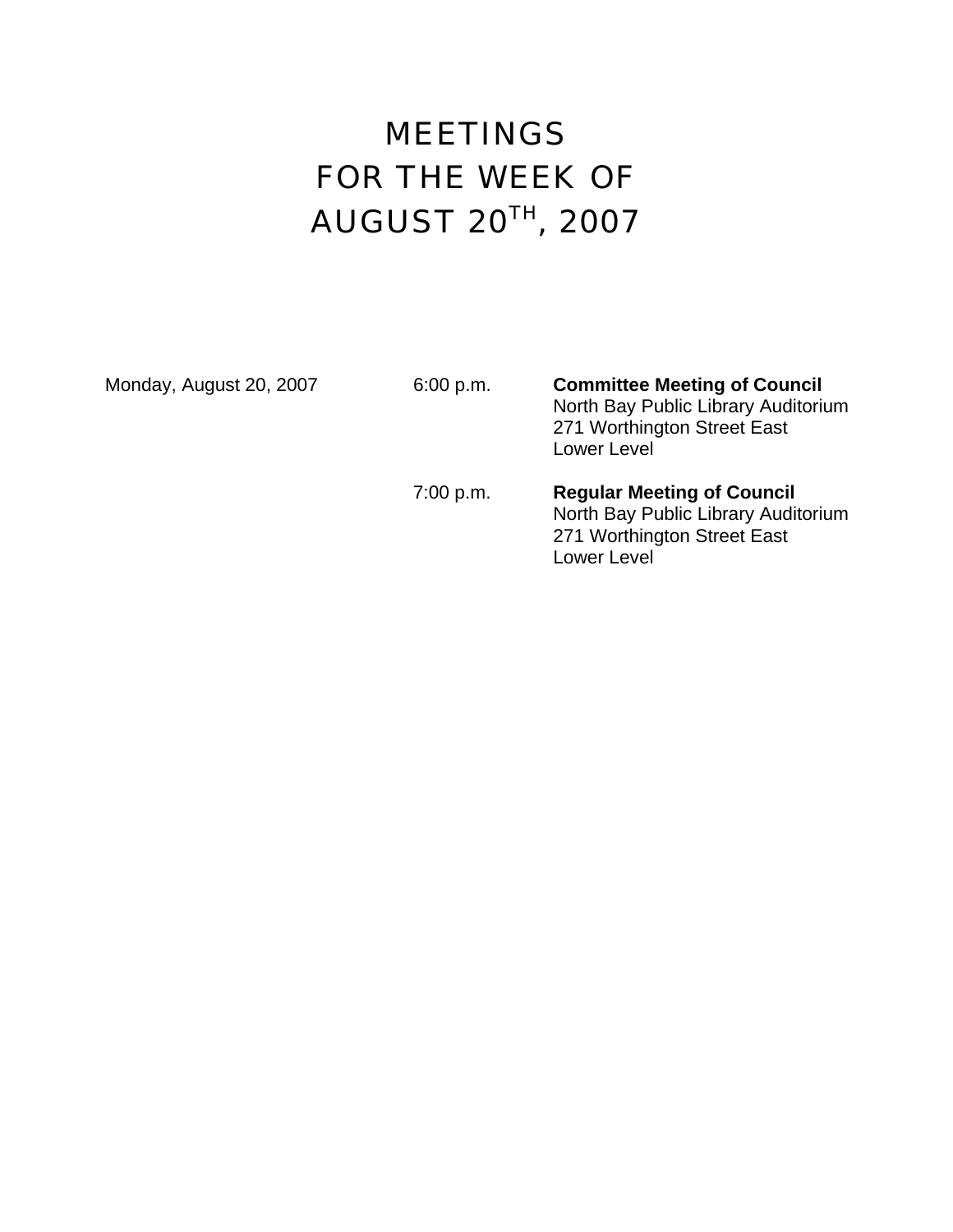# **THE CORPORATION OF THE CITY OF NORTH BAY REGULAR MEETING OF COUNCIL HELD MONDAY, AUGUST 20TH, 2007**

#### **PUBLIC PRESENTATIONS:**

Jean-Marc Filion **re** Otter Lake

Sharlene Waugh **re McGruthers Road** 

# **PUBLIC MEETING MINUTES:**

Monday, July 23, 2007 Tuesday, August 7, 2007

# **CLOSED MEETING MINUTES (available for Council viewing in the Clerk's Office):**

Tuesday, August 7, 2007

#### **COMMITTEE REPORTS:**

General Government Committee Report No. 2007-08 Community Services Committee Report No. 2007-21 Engineering & Works Committee Report No. 2007-04 Engineering & Works Committee Report No. 2007-05

# **CORRESPONDENCE:**

- 1. Report from Jeff Celentano dated August 7, 2007 re Proposed Accessible Transportation Standard under the *Accessibility for Ontarians with Disabilities Act* (C01/2007/MAAC/GENERAL).
- 2. Letter from The Salvation Army dated August 8, 2007 re Christmas Kettle Campaign 2007 (M02/2007/SPECI/GENERAL).
- 3. Report from Mike Burke dated August 15, 2007 re Termination of Lot Line, Lot 4, Block 39, Plan 36M-626 (L07/2007/EDWARDS/VERMONT).
- 4. Report from Mike Burke dated August 15, 2007 re Administrative Services Agreement - District of Nipissing Social Services Administrative Board - Human Resources (L04/2007/DSSAB/ADMIN).
- 5. Report from Alan Korell dated August 15, 2007 re John Street Bridge crossing Chippewa Creek (F05/2007/BRIDG/PR56RD).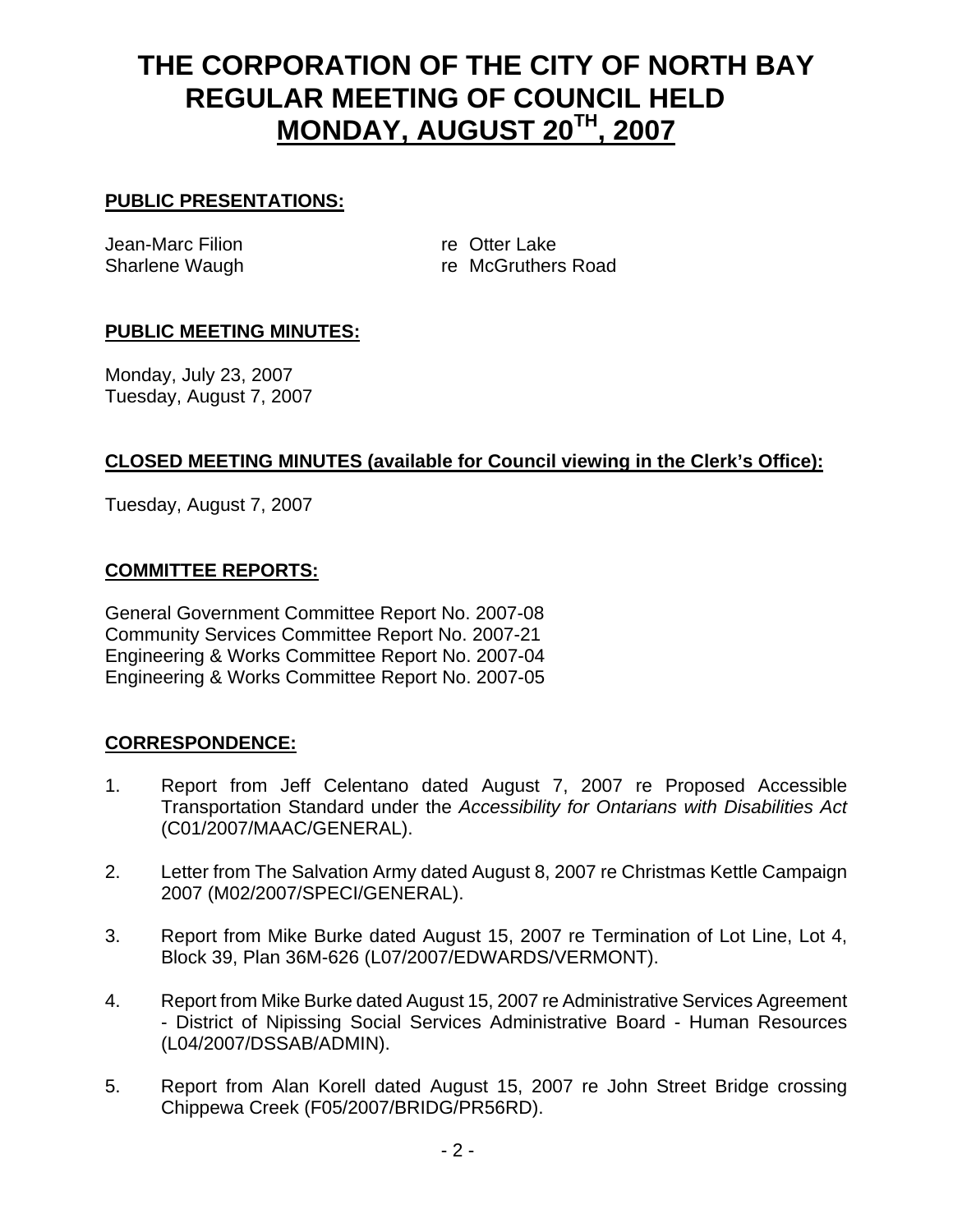- 6. Report from Ian Kilgour dated August 14, 2007 re Request for Exemption from the Condominium Approval Process for Turret Construction & Housing Ltd. - Circle Lake (D09/2007/TURRET/CIRCLELK).
- 7. Report from Ian Kilgour dated August 9, 2007 re Request to Close Laneway bounded by Duke Street West, Cassells Street, Princess Street West and Fraser Street (T09/2007/LANEW/229DUKEW).
- 8. Report from Ian Kilgour dated August 9, 2007 re Request to Close Laneway bounded by Aubrey Street, Chippewa Street and High Street (T09/2007/LANEW/469AUBRE)
- 9. Report from Elizabeth Courville dated August 14, 2007 re Request for Variance to Sign By-Law No. 2006-143, Bicycle Bridge at Overpass (D13/2007/NUSU/OVERPASS).
- 10. Report from Ron Mimee dated August 15, 2007 re Year End Financial Projection June 30, 2007 (F05/2007/OPEBU/GENERAL).
- 11. Report from Mike Burke dated August 14, 2007 re Recognition of Storm Sewer Location - 620 Laurentian Avenue (D15/2007/EASEM/GENERAL).
- 12. Report from Alan Korell dated August 15, 2007 re Extension of the Ontario Clean Water Agency Contract to operate the Water and Wastewater Treatment Plant (L04/2007/OCWA/WTP). **(Further information available for viewing in Clerk's file).**
- 13. Accounts (F14/2007/EIOR/GENERAL).
- 14. Accounts Royal Bank of Canada (F14/2007/EOIR/GENERAL).

# **BY-LAWS FOR CONSIDERATION:**

#### **General Government - First, Second and Third readings:**

By-Law No. 2007-173 to stop up, close and convey a portion of the laneway located in a block bounded by Second Avenue, Ferguson Street, Third Avenue and Cassells Street.

By-Law No. 2007-180 to authorize the sale of lands to the Trustees of the Evangelical Lutheran Church (Third Avenue).

By-Law No. 2007-181 to authorize the Life-Cycle Assessment and Cost Benefit Analysis of the Lamorie Street Bridge.

By-Law No. 2007-183 to authorize Capital Works for Cassellhome, Home for the Aged.